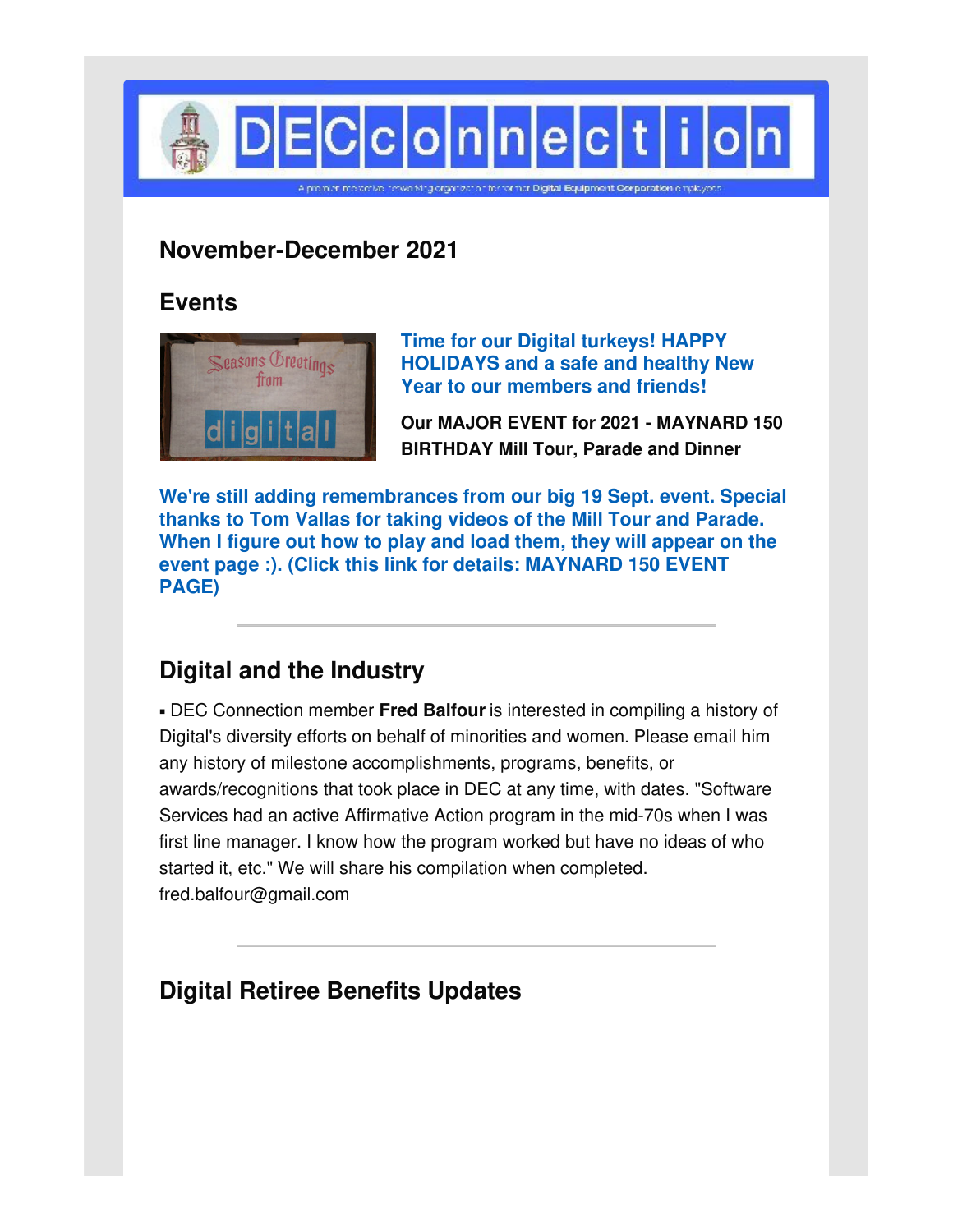• The transition from the HP Pension Plan to Prudential appears to be rocky. Ian Ferguson from Canada reports that he had to jump through numerous hoops to save his out-of-the-USA-pension. We will share feedback we receive (send it to us at info@decconnection.org) and try to get to Prudential to fix issues. At the very least, perhaps our stories can help each other. Here is the [feedback](http://www.decconnection.org/prudentialpensions.htm) page. ▪ It is the yearly time to select retiree health insurance options (by Decembr 7.) If you decide to go through Aon, then your choice will be either an advantage plan or supplement plan. You might want to look at the Medicare notes from our last seminar posted under Special Topics in the left column menu of the front page of our website. You are essentially now in the retail world choosing a healthcare program.

We will also save and share AON stories and try to send feedback (anonymous) to AON and HP. Two of our own board members have had very different experiences. Again, send yours to info@decconnection.org. Here is the [feedback](http://www.decconnection.org/hpretiree-medical.htm) page.

▪ Nancy Kilty heard from a Harvard Pilgrim Healthcare representative that the 2020 merger of Harvard Pilgrim and Tufts Healthcare will result in one set of healthcare plans in 2023. This, she assumes, will affect both the 2023 Corporate Medicare plans as well as the Medicare plans through the AON exchange.

## **Lost & Found**

Angela Woo writes that "I worked at DEC in Schaumburg IL back in the late seventies. My boss was Joe Head. I believe he was in Maynard for a while before Schaumburg. Would you know where I can contact him? Thank you. acwuzhu@gmail.com

## **DEC Connection Member News**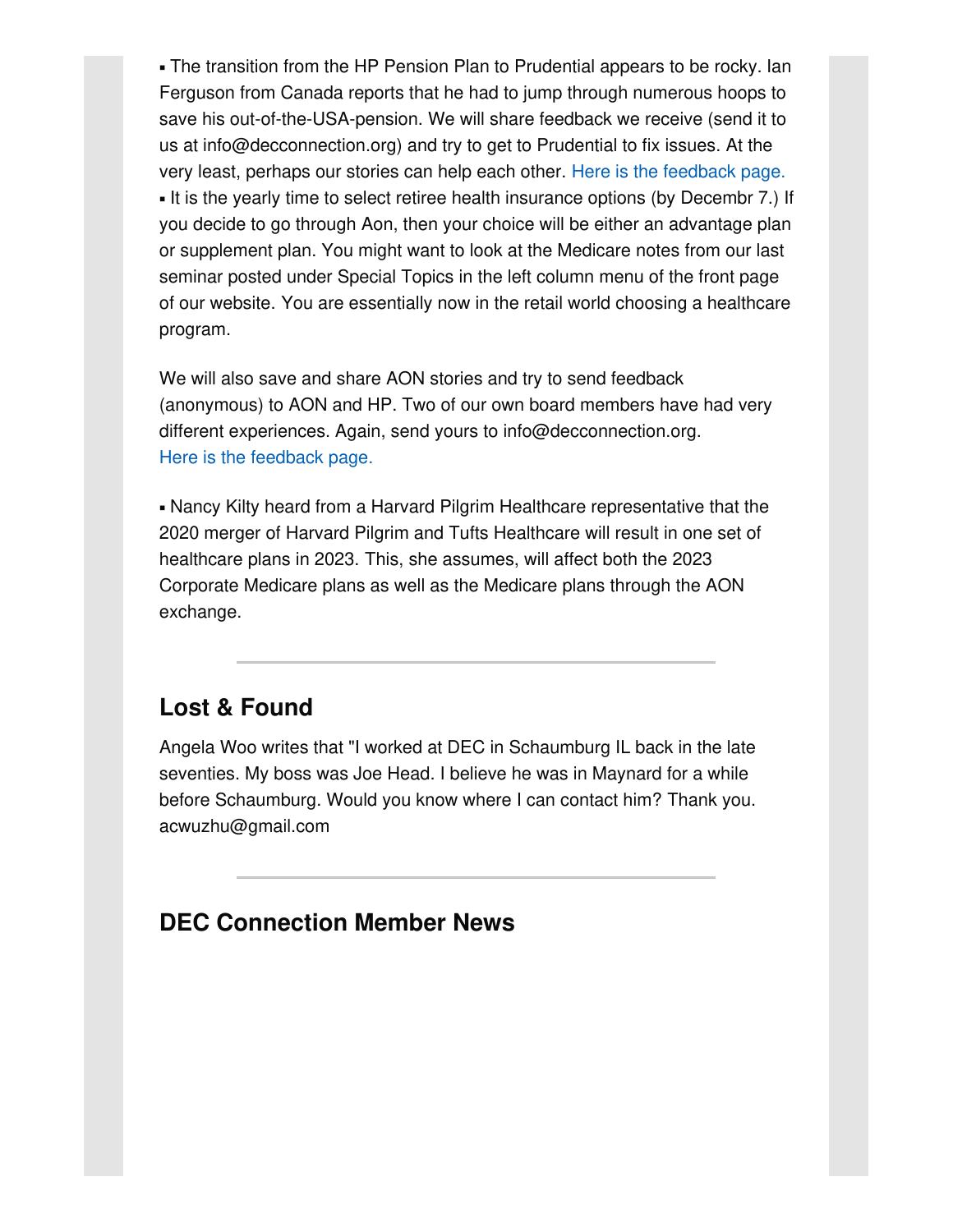Welcome to our new and renewing members during October and November: Jim Best (WY), Gail Blizard (MA), Steve Cullen (MA), Lou DiFinizio (MA), Joe DiNucci (CA), Marce Enright (MA), Judy Finman (MA), Nancy Brine Fredrickson (FL), Marshall Goldberg (WA), Harriet Hodge-Henry (MA), Tom Kopec (FL), Ed Manning (MA), Carol Irvin Mitchell (NC), Nick Pappas (MA), Anant Patel (NY), Pekka Roine (Finland), Larry Rostetter (NC), Barbara Shoemaker (MA), Don Skipworth (TN), John Sopka (MA), Geraldine Wetzell (VT), and Mel and Nancy Woolsey (GA).



Please RENEW your membership if you're due members check the Member Service Center (instructions below). Other readers, if you are enjoying our e-newsletters please consider joining and sending in a brief update on your activities for our newsletter. Here is how to join

or renew:

#### **Membership Renewal Procedure**

\* Click link to see if your membership is current in our [Member](http://www.decconnection.org/msclogin.php) Service Center and pay online with a credit card. If you have paid dues since 2010 you will be there - use the email address we have on file - no leading or trailing spaces email ava@decconnection.org for help.

\* You can also join us (or renew) at Join the DEC [Connection](http://www.decconnection.org/join-online.htm) online!

\* You can send personal checks made out to DEC Connection to Nancy Kilty, 33 Forest St. Unit 416, Lexington MA 02421.

\* If you prefer to use your PayPal account directly (not via our website), use our payment address: registrations@decconnection.org - do NOT use any Board member's personal email address.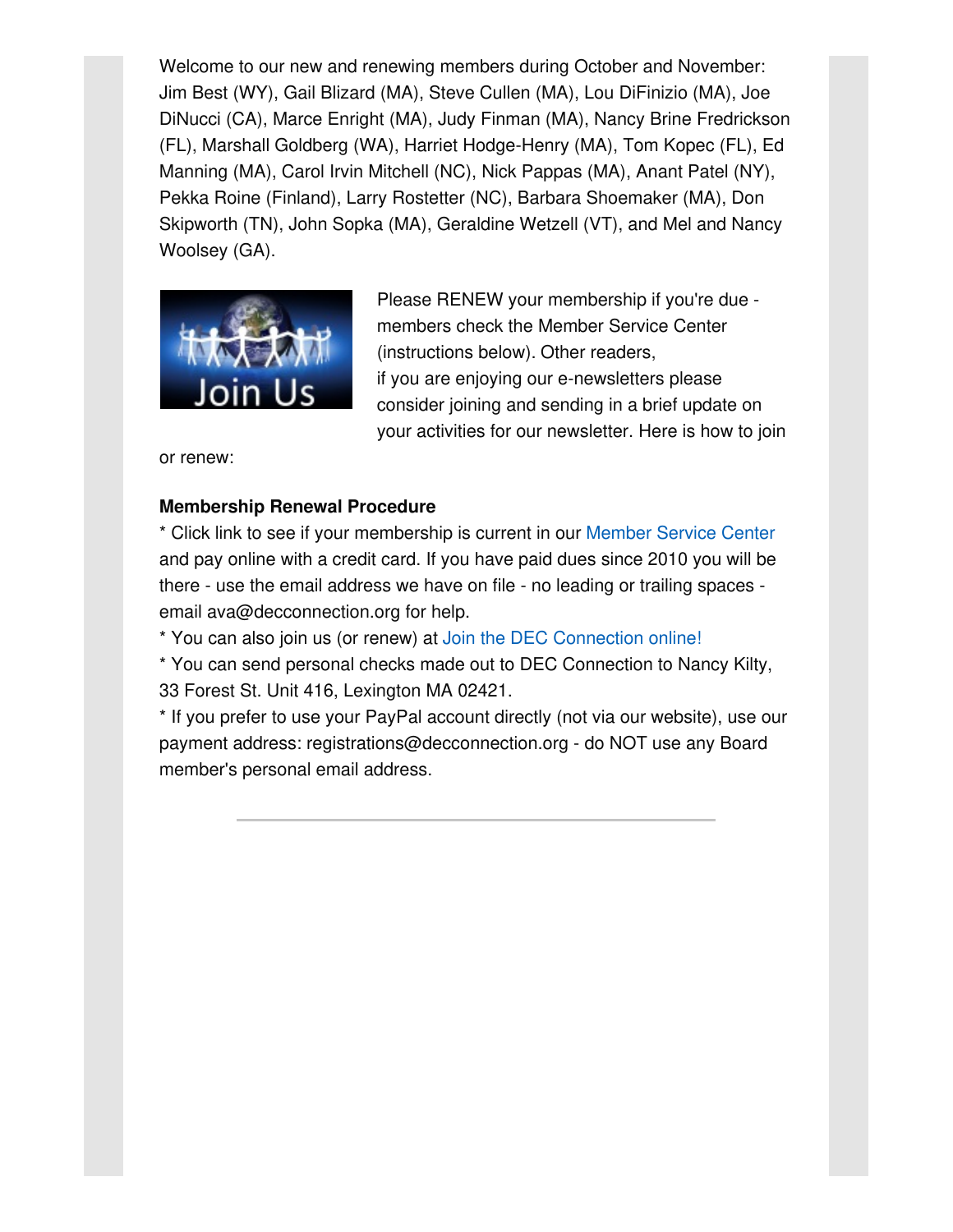**Member Newsbytes**: Please send your personal news updates to info@decconnection.org. We need your participation to provide an interesting and relevant newsletter for our readers. Thank you!

**- Larry Mello** shared his story of getting lost in the Mill... Larry, you might want to check out the pix and videos from our 19 Sept Tour so you won't get lost next time! [Click this link for what happened.(http://stories.htm) lcmello1@att.net ▪ **Geoffrey Darnton** from the U.K. reports that he has published another book, Treaty on the Prohibition of Nuclear Weapons. Check out his profile on our Member Publications page. Congratulations, Geoffrey! [gdarnton@darnton.](http://www.decconnection.org/MembersinPrint.htm)info ▪ Our 86-year old member **Marce Enright** invites everyone to visit her website on NE Jazz that she maintains herself: [www.nejazz.com](http://www.nejazz.com)

#### **Sad News Department**

 $\overline{\phantom{a}}$ 

Sadly, we were informed of these deaths of former Digital employees since last newsletter. Our condolences go out to friends and families of:

- \* Clarence Shanks, 88, Colorado Springs, 21 November 2021
- \* Norman Croisetiere, 77, Glendale AZ, 13 November 2021
- \* Hugh Nethercot, 86, Canon City CO, 13 November 2021

Details are on our [Memorial](http://www.decconnection.org/memorials.htm) Page.

NOTE TO OUR READERS: Please do not be concerned if, when clicking on a link in this email, your browser or antivirus program tells you that you are attempting to visit a dangerous or unsafe web address. Many browsers now flag any site without an SSL certificate (i.e., encryption) as unsafe (it's not). When you purchase tickets through our website, we transfer you to the PayPal website, which DOES use SSL encryption software.

## **Website [Features](http://www.decconnection.org) and Updates**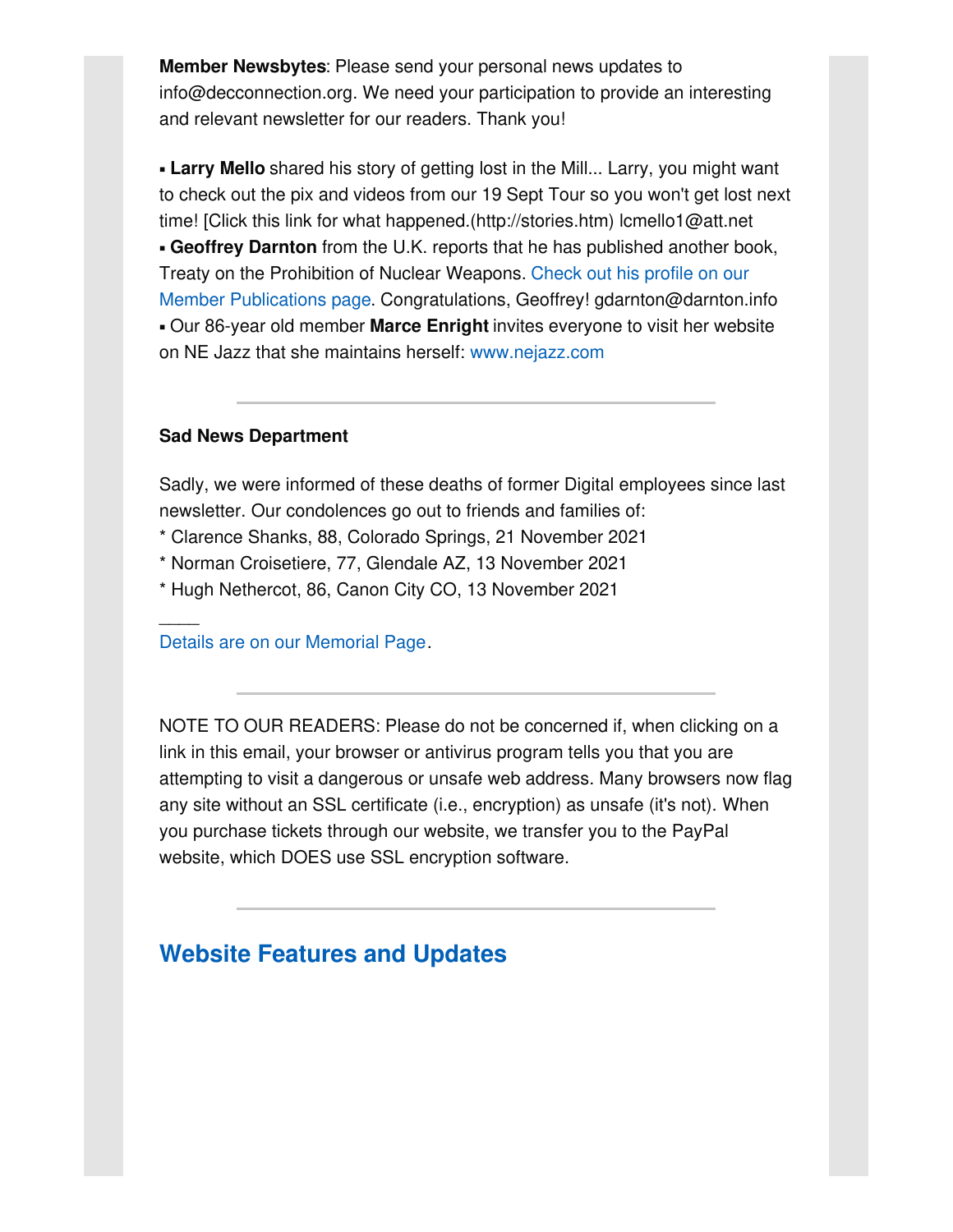We've just added a **[Marketing](http://www.decconnection.org/marketingvideos.htm) Videos** page. Thanks to Dave Price and Nancy Kilty for providing the videos from DECworld, DECville and 40th Anniversary.

▪ **Topics of Interest** tab: We've added a button on the left-hand menu that takes you to articles that have appeared in past newsletters. Here are some sample topics: Medicare Seminar & Research - 6/20; AON Exchange Feedback from retirees - 10/18; Harvard Business School's Baker Library (Ken Olsen Collection); and, David Mark's series of 11 articles on Digital - 11/19-3/20 • Where to Donate your Digital [Equipment](http://www.decconnection.org/DECdonations.htm) gear

• The PBS video of the documentary about Ken and the history of DEC, **Digital\_Man/Digital\_World**, is available online at

#### Digital [Man/Digital](https://www.pbs.org/video/digital-man-digital-world/) World

It's a wonderful hour-long nostalgia trip. Enjoy! **.** Another URL to watch same documentary on your computer is: <http://video.wfyi.org/video/2282149336/>



**. Use your MEMBER [SERVICE](http://www.decconnection.org/msclogin.php) CENTER! Use the gold Member Login button if** you have paid dues since 2010. There are queries to find members in your area, and forms to submit to update your profile, send your news, DEC stories, and business listings for our public online yellow pages. You can check your dues status and renew your membership online. You can email a small photo for your profile, and send info for articles such as Featured Entrepreneur.

▪ **[DEC Stories]** submitted by our members and readers - We are still collecting your unusual, humorous or just favorite DEC stories. Email them to info@decconnection.org. [Click](http://www.decconnection.org/stories.htm) on this link.

▪ **Featured Member [Entrepreneur](http://www.decconnection.org/entrepreneur.htm)** - Email info@decconnection.org with details

- 2-3 paragraphs about your business and your photo.

▪ If you need info about your**Digital defined benefit plan/retirement**, start by calling the HP Retirement Services Center at Fidelity: 1- 800-457-4015

▪ For **Stock plan** info, try Morgan Stanley: 1-210-677-3652 orthis [website](http://www.morganstanley.com/spc/knowledge/getting-started/service/stockplan-connect-has-replaced-benefit-access.html)

©2021 The DEC Connection | The DEC Connection

Web [Version](https://gem.godaddy.com/p/8e85131?pact=0-0-0-864282bb90492c26bd775b6a23655313fd13d23d) [Preferences](https://gem.godaddy.com/subscription/edit?pact=0-0-0-864282bb90492c26bd775b6a23655313fd13d23d) [Forward](https://gem.godaddy.com/forward/0-0-0-864282bb90492c26bd775b6a23655313fd13d23d) [Unsubscribe](https://gem.godaddy.com/opt_out?pact=0-0-0-864282bb90492c26bd775b6a23655313fd13d23d)